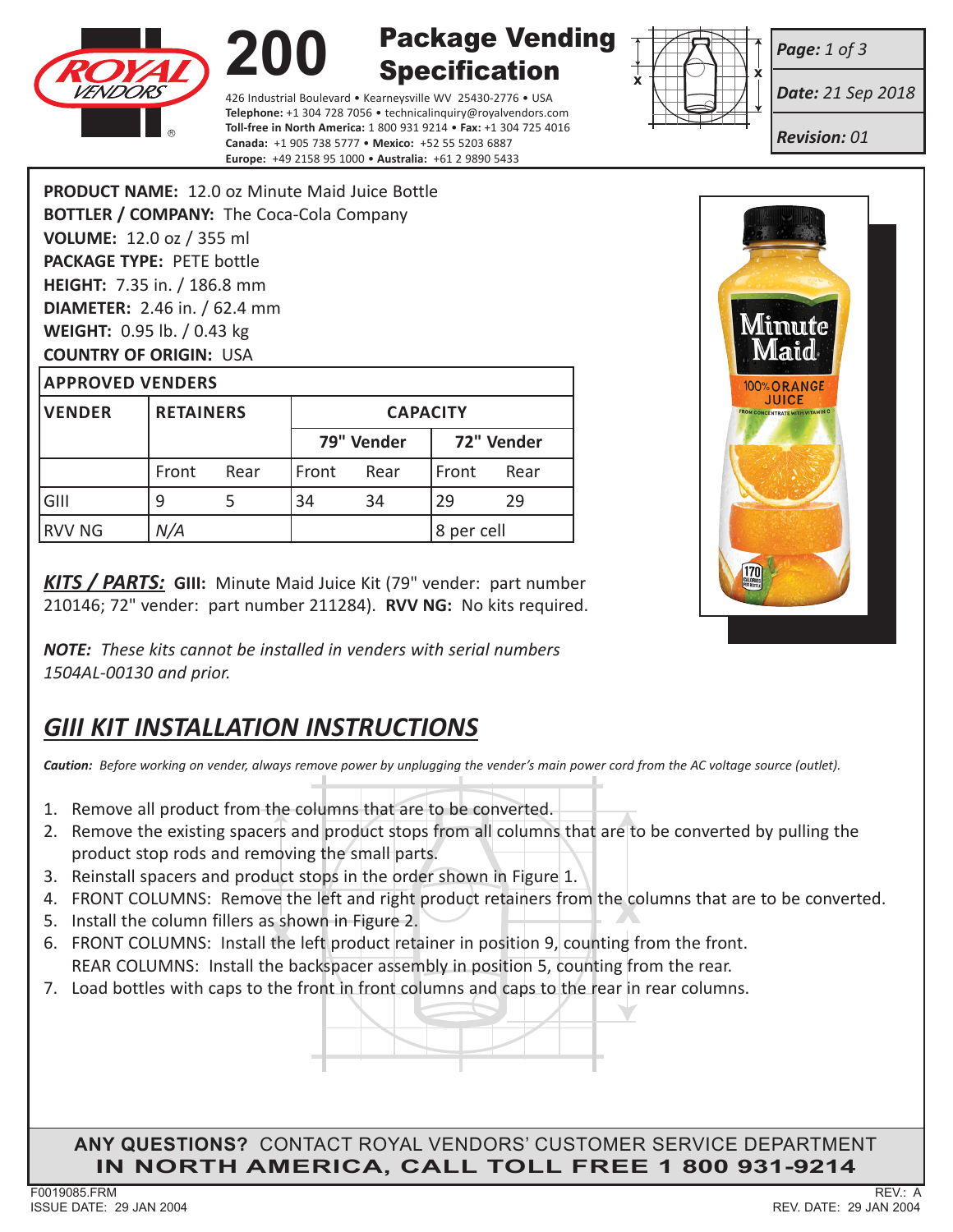



Package Vending Specification

426 Industrial Boulevard • Kearneysville WV 25430-2776 • USA **Telephone:** +1 304 728 7056 • technicalinquiry@royalvendors.com **Toll-free in North America:** 1 800 931 9214 • **Fax:** +1 304 725 4016 **Canada:** +1 905 738 5777 • **Mexico:** +52 55 5203 6887 **Europe:** +49 2158 95 1000 • **Australia:** +61 2 9890 5433



*Page: 2 of 3*

*Date: 21 Sep 2018*

*Revision: 01*

**PRODUCT NAME:** 12.0 oz Minute Maid Juice Bottle

## *Figure 1.*

*Order of spacers and product stops in columns*